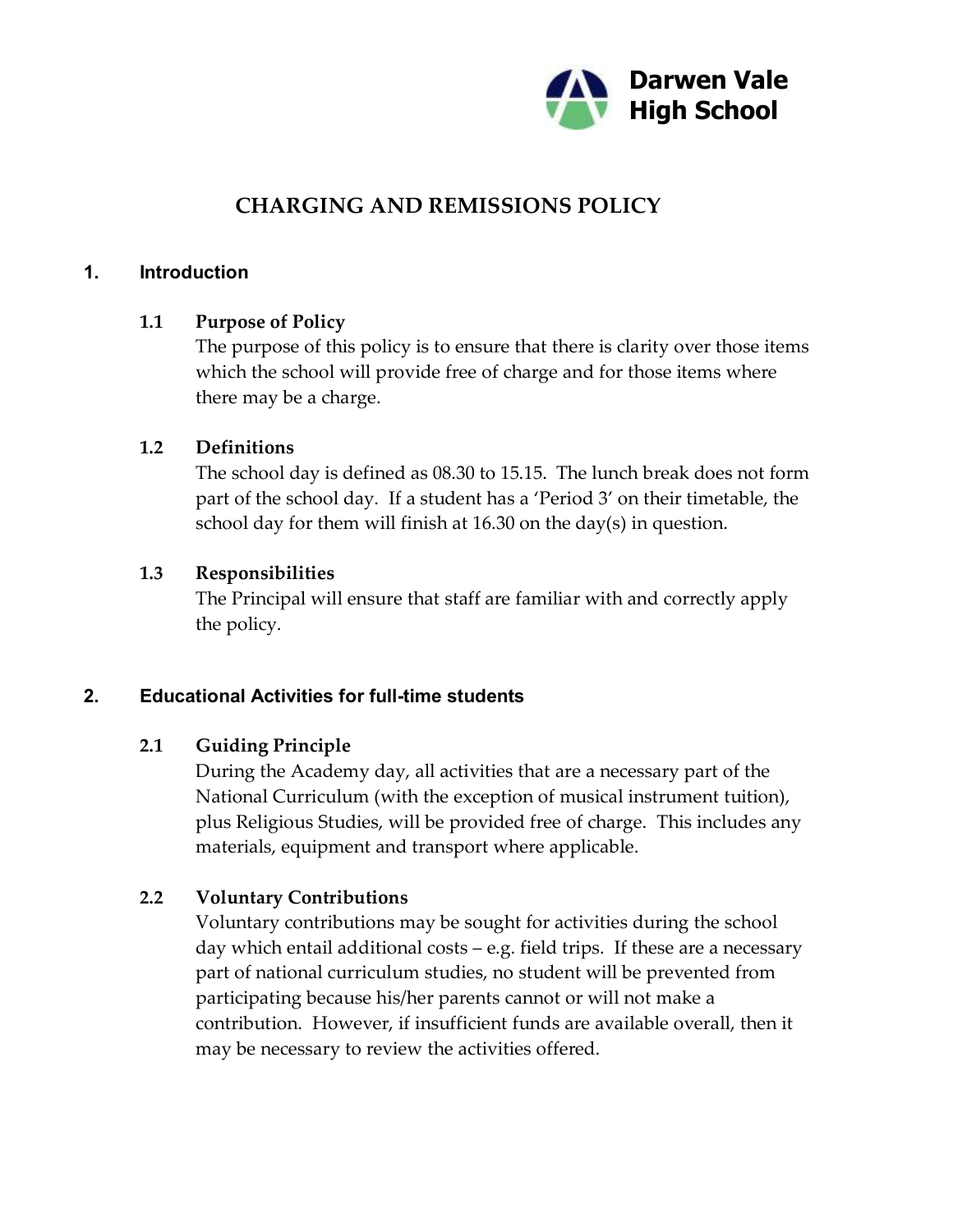### **2.3 Calculating of Voluntary Contributions**

The rate of voluntary contributions requested for necessary educational activities will be no more than the total costs of the activity (see 3.3 below) divided by the number of participating students.

### **3. Optional Activities for full-time students**

### **3.1 Charging for optional activities**

On occasion, students may be offered the opportunity to participate in optional activities which do not form a necessary part of the national curriculum, but which may either enrich their learning or have a pastoral purpose. If there are expenses associated with these activities, then the school will normally charge for participation.

# **3.2 Hardship**

In cases of hardship, financial support for participation in optional activities will be at the discretion of the Governors and/or Principal. Any applications for support must be made to the Principal in writing.

# **3.3 Calculating Charges**

When charges are made for any optional activity as defined above, they will be based on the actual costs incurred divided by the total number of students participating. There will be no levy on those who can pay to support those who can't or won't. Where applicable, costs incurred will include:-

- Cost of supply teacher cover in the Academy for participating teachers
- · Transport costs
- · Admissions charges
- · Fees for external facilitators / speakers

Costs may also include:-

- · Refreshments
- Equipment hire
- Any other relevant costs associated with the activity